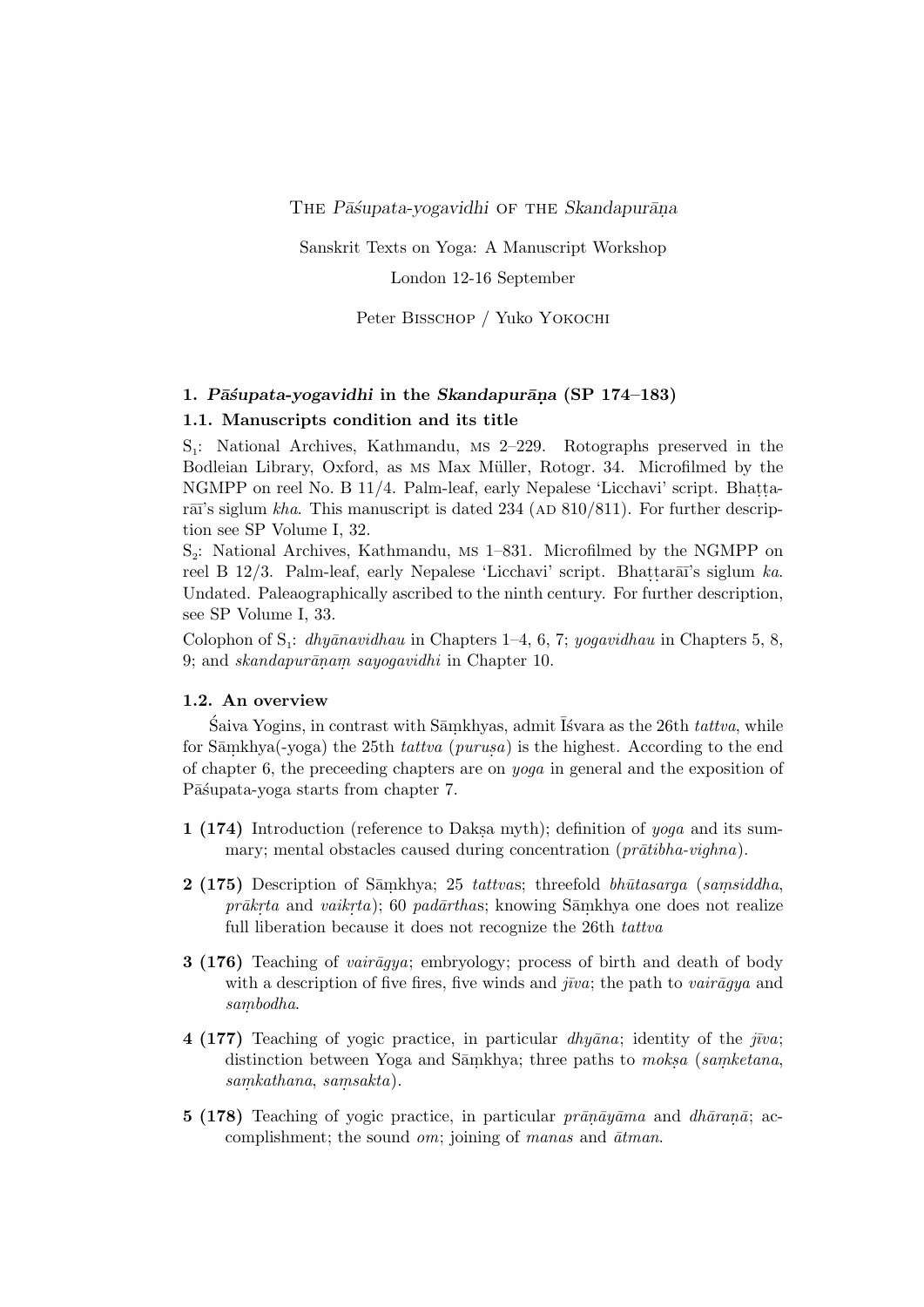- **6 (179)** Detailed description of yogic practice; description of  $n\bar{a}d\bar{s}$ , 5  $v\bar{a}yus$  in the body;  $\bar{a}$ *sanas*; accomplishments; abandonment of the body and absorption in Mahes<sup>v</sup>ara; difference between the 25th and 26th *tattva*.
- **7 (180)** Reference to Daksa myth; Pāśupata-vrata *(bhasmasnāna*, etc.); all consists of *agni* and *soma*; *omkāra*; Pāśupata-jñāna.
- **8 (181)** *n* $\bar{a}d\bar{a}$ -system with serpent-shaped power in  $n\bar{a}d\bar{a}$ ; three stages ( $j\bar{a}qrat$ ,  $svapna, susupta);$  Māhesvara-yoga.
- **9 (182)** The goal of the Pā supatayogins, the union with Niskala-Mahestara; the methods of yogic suicide (*utkrānti*); reference to *pañca padārtha*, *duhkhānta* and *pa˜nca brahman*.
- **10.1 (183.1–60ab)** The goal of the lay Saiva devotee, the attainment of the ´ world of Sakala- $\bar{I}$ svara (Sivaloka and Sivapura).
- **10.2 (183.60cd–73)** Framestory (Vyāsa's practice of Pāśupatayoga).

#### 2. Pāśupata Yoga in the Skandapurāna

#### 2.1 The gods become Pāśupatas (SP 32.104–110):

tato vyathitacittās te kālakarnyā bhayāt surāḥ bhasmarāśim sthitam pārśve devasya viviśur bhayāt *∥* 104 tān drstvā bhasmakūtam tu pravistāñ charanārthinaḥ| surān bhasmaviliptāṅgān devīm devī nyasedhayat *∥* 105 devy uvāca |

kālakarņi nivartasva mā vadhī**ḥ** surasattamān <mark>|</mark>

ete pāśupatībhūtā bhasmanā digdhamūrtayah *∥* 106

etat pa´supatiproktam. vratam. p¯a´supatam. pur¯a *|*

yad bhasmanā pavitrena snānam snānebhya uttamam <mark>∥</mark> 107

ete bhagavato 'vaśyam anugrāhyāḥ surottamāḥ|

bhasma yena pravistās tu tasmān maitān vināśaya *∥* 108

raudrāh paśava ete hi praveśād bhasmano 'dhunā |

jātāś ca ganapāḥ sarve hantavyā na tvayeśvari *∥* 109

naisam mrtyuh prabhavati śamkarārpitacetasām **|** 

mayā hy etad vratam pūrvam caritam sārvakāmikam  $\parallel$   $110$ 

#### **2.2 P¯a´supata initiation**

– Yogavidhi  $SP_{Bh}$  7.1–3ab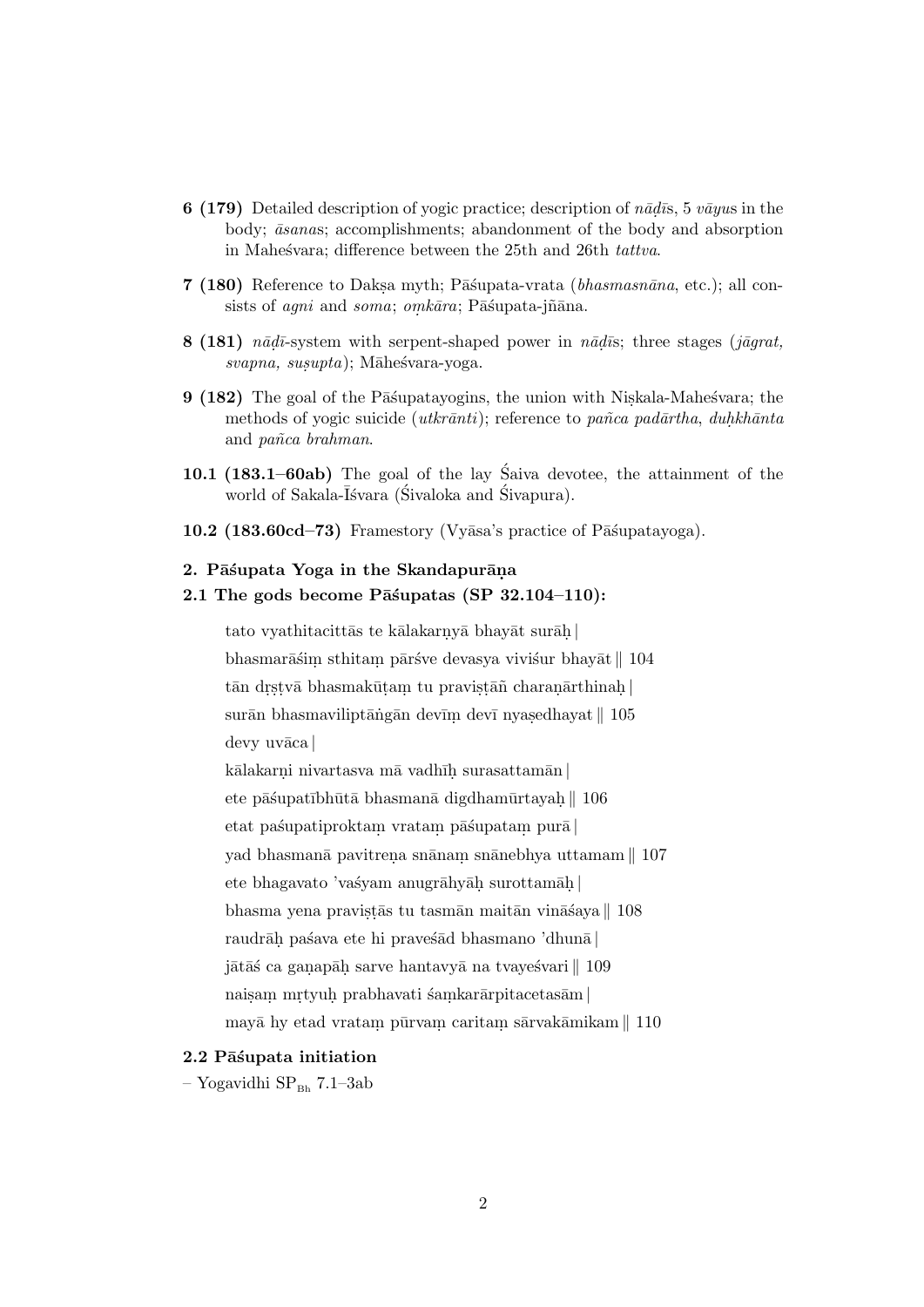brahm¯ady¯a devat¯a vy¯asa daks.ayaj˜navadhe pur¯a *|*  $\pm$ samkaram saranam jagmur vīrabhadrabhayārditāḥ  $\parallel$  1 ganendrenābhiyuktās tu bhasmakūtāni bhejire | yadā bhasma pravistās te tejah śāmkaram uttamam *∥* 2 abhavan te tadā raudrāh pašavo dīksitā iva <mark>|</mark>

### $-$  Yogavidhi SP<sub>Bh</sub> 7.14cd; 7.22; 7.48

mucyate sprstamātras tu brahmapūtena bhasmanā<sub></sub>∥ 14cd  $\bar{\mathrm{a}}$ tmānam yah paśum krtvā mahādevam hutāśanam **|** dīksito brahmabhasmabhyām śivayājī munir bhavet *∥*22 pañcabhir brahmabhir pūto bhasmanā dīkṣito dvijaḥ| śamkaraikamanā yogī jñānam etad avāpnute *∥* 48 *∥* 

– Cf. the Pañc $\bar{a}$ rthabh $\bar{a}$ sva:

mahādevasya daksiņasyām mūrtau sadyojātādisamskrtena bhasmanā saṃskaroti (Bhāṣya *ad* PS 1.1)

### **2.3 'Pa˜nc¯artha' – SP 167.129cd–130**

svasiddhāntam dadau yogam uvācedam ca lāgudih<sub>.</sub>∥ 129 rahasyam paramam hīdam pañcārtha iti samjñitam **|** viprān mocayitum datto yusmabhyam martyabandhanāt | anayā dīksayā viprān prāpayadhvam param padam *∥* 130

### **3. Definition of** *yoga*

### 3.1. Yogavidhi 1.12–18 (SP<sub>Bb</sub> 13cd–20)

laks.an. am. viddhi yogasya procyam¯anam idam. may¯a *|* chidyanti paśupāśāni yasyābhyāsān mahāmune∥ 12 pratyayasya bahir lopo manasy ¯atmani sam. sthite *|* abhisandhih pare caiva īśvarasyātmanas´ ca ha *∥*13 esa yoga iti vyāsa kīrtitah śambhunā purā | bhavajanmāpahah sūksmah prapannānām divaukasām *∥* 14  $\pm$ isthatah pumso yadātmani manah $\pm$ avitarkam bahiś caiva sūksmam abhyāsayojitam *∥* 15  $\mathrm{krt}\bar{\mathrm{a}}$ nām pratyayaih sūksmaih sukhaduh.<br/>khādisam.<br>jñinām  $|$ aśesalopa ity uktam sādhakasya tu yuñjatah<sub>.</sub>∥ 16 paro maheśvaro devah so 'bhisandhes tu yojakah<sub>.</sub> abhisandhis tadā yasmād īśvarasyātmanaś ca ha *∥* 17 sukhādānam athaikena bhāvanā – – –janāt | pra – – – – – – – – – – tisthatah satah | sādhakasya bhaven nityam hāneh siddham idam phalam *∥* 18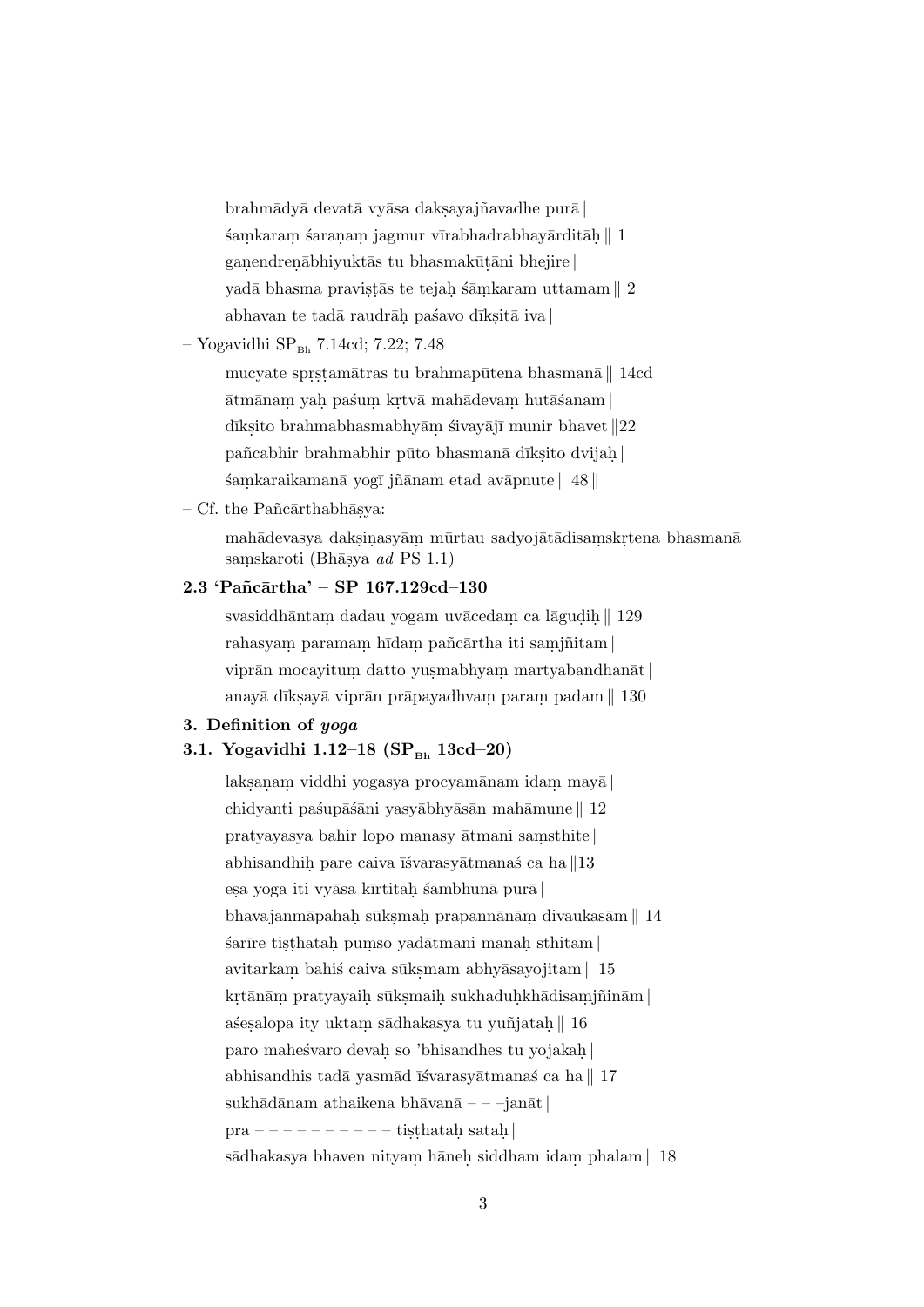Probably verses 12–14 are the definition of *yoga* (mainly 13), and the following part, verses 15–17, is a commentary on this. Verse 18 may be the statement of the fruit (*phala*) of *yoga*.

"Learn the definition *(laksana)* of *yoga* I will now state, through the repeated practice *(abhyāsa)* of which the fetters of the bound soul  $(pa\sin\theta\hat{s}a)$  are cut off, great sage!

When mind (*manas*) abides in the self ( $\bar{a}$ *tman*), removal of the mental condition[s] (*pratyaya*) regarding the outer world (*bahis*) takes place, as well as the integration *(abhisamdhi)* of the Lord (Isvara) and the self in the Highest (*pare*).

Vyasa, this was declared to be *yoga* by Sambhu to the suppliant gods in former times. [It is] subtle and destroys rebirth in existence.

When the mind of a soul that resides in a body resides in the self, and it becomes free from conceptual thought (*vitarka*) regarding the outer world, [being] subtle and composed through repeated practice  $(abhy\bar{a}sa)$ , it is stated that the complete removal of the [results] named pleasure, pain etc., which are caused by the subtle mental conditions  $(pratyaya)$ , takes place. At that time, while the trainee  $(s\bar{a}dhaka)$  is practising, the integration of the Lord and the self takes place thanks to Him; it is He, the Highest, God Mahestara, who contrives the integration.

The gaining of pleasure at once (?) by  $\dots$  visualization.  $\dots$  will be constant for the trainee. This is established as the fruit of relinquishment."

### **3.2. Definition of** *yoga* **in other texts**

 $-$  In the Pātañjala Yogaśāstra

yoga´s cittavr. ttinirodhah. *|* (YS 1.2)

 $-$  In the Pañcārthabhāsya

atra ātmešvarasam.yogo yogaḥ| (Bhāṣya *ad* PS 1.1)

 $-$ In the Vaišesikasūtra

 $\bar{\mathrm{a}}$ tmendriyamano'rthasannikars $\bar{\mathrm{a}}$ t sukhaduḥkhe tadan $\bar{\mathrm{a}}$ rambhaḥ $|$  5.2.16 ātmasthe manasi saśarīrasya sukhaduḥkhābhāvaḥ sa yogaḥ| 5.2.17

"When the mind of the one who owns the body resides in the self, he experiences no more pleasure and pain. That is *yoga*."

Variant 1:

 $\bar{\text{at}}$ mendriyamano'rthasannikars $\bar{\text{at}}$  sukhaduhkhe | 5.2.15